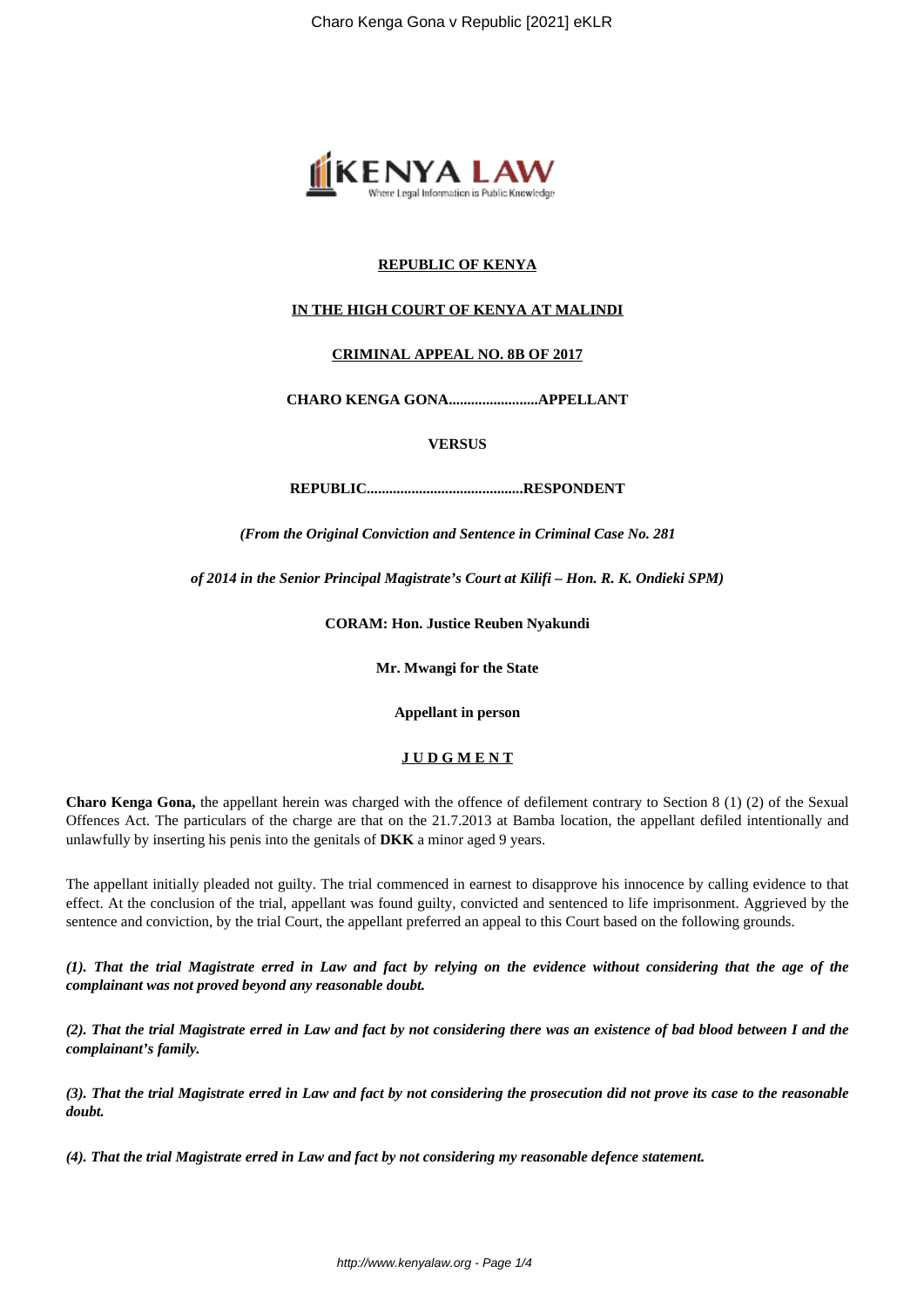### **Litigation history**

The victim of defilement **(DKK)** testified that at the time of the trial she was aged 12 years old. To her recollection of the events of 21.7.2013, in company of **(A)** and **(R)** they went to the posho mill. During their assignment, she met with the appellant who gave her Kshs.50/= to use it to purchase doughnuts. Thereafter, upon buying the doughnuts, appellant asked them to wait outside the posho mill and later called her inside. That is the time she was undressed by the appellant accompanied with penetrative sex using his penis. She screamed and also her colleagues **(A)** and **(R).**

It did not take long, appellant released her from inside the posho mill and on reaching home, she did inform her grandmother. She further stated that the matter was referred to the police who subsequently issued her with a P3 Form. **(PW3) – AK** who allegedly was with **(PW1)** on the mutual day testified that the appellant at one time called **(PW1)** inside the posho mill that when she came out she was bleeding from her private parts. The inference and complaint made to her was that of being sexually assaulted by the appellant.

**(PW4) PC Stanley Maritim** of Bamba Police Station recalled and testified that a report of defilement against **((DKK)** was booked at the police station. In furtherance to that report a P3 and PRC Forms were issued to capture any medical evidence as to the penetration act of the victim **(PW1).** Following the investigations, the appellant was traced, arrested and charged of the offence before Court. In support of the case, **(PW4)** produced a birth certificate as exhibit 3.

**(PW5) – Sheila Mukali**, a medical doctor attached to Kilifi Hospital gave evidence in respect of the P3 Form filled following **(DKK**) examination. In **(PW5)** testimony, the victim was found to be of good general condition, save for the blood stained clothes and rupture of the hymen. **(PW5)** produced the P3 and PRC Form as documentary evidence in support of the charge. At the close of the prosecution case, appellant was placed on his defence. He elected to give unsworn statement in which he denied any encounter with the victim **(PW1)** or committing the crime.

### **Appellant's submissions**

In support of this appeal, appellant relied on his written submissions dated 4.7.2019. The appellant submitted on the charge being defective for failure of an omission of the word unlawful not being part of the particulars. That failure by the prosecution not to amend the charge under Section 214 of the Criminal Procedure Code occasioned prejudice which cannot be remedied at this stage save for the acquittal of the appellant.

The other concern was on the imposition of the mandatory sentence of life imprisonment. Appellant submitted that the mandatoriness of the sentence was discriminatory and in breach of the stated principles on discretion of the trial Court to consider mitigation before the final verdict. The appellant on age argued and submitted that the P3 and PRC Forms were missing from the Court file. Thus rendering confirmation of the age of the victim suspicious.

Further, the appellant submitted that though the medical officer mentioned the blood stained clothes, they were never exhibited before this Court. In essence appellant submitted and urged the Court to allow the appeal for lack of sufficient evidence.

#### **Respondent's submissions**

**Mr. Mwangi** for the state submitted that apart from the time of attack taken by the appellant all ingredients of the offence were proved beyond reasonable doubt. He urged the Court to ignore the submissions on the missing P3 and PRC Form as a measure to disapprove the element on age. He reiterated that the birth certificate provided the basis upon which the trial Magistrate made a finding on the age of the victim. In a nutshell, prosecution counsel urged the Court to dismiss the appeal for want of merit.

#### **Analysis and determination**

This is a first appeal and the Court has to adhere with the principles in **Okeno v R {1972} EA 32**. I have considered the grounds of appeal, the respective submissions by the appellant, the respondent counsel and also the record of appeal. The question is whether, the grounds of appeal can stand the test of overturning the Judgment of the trial Court.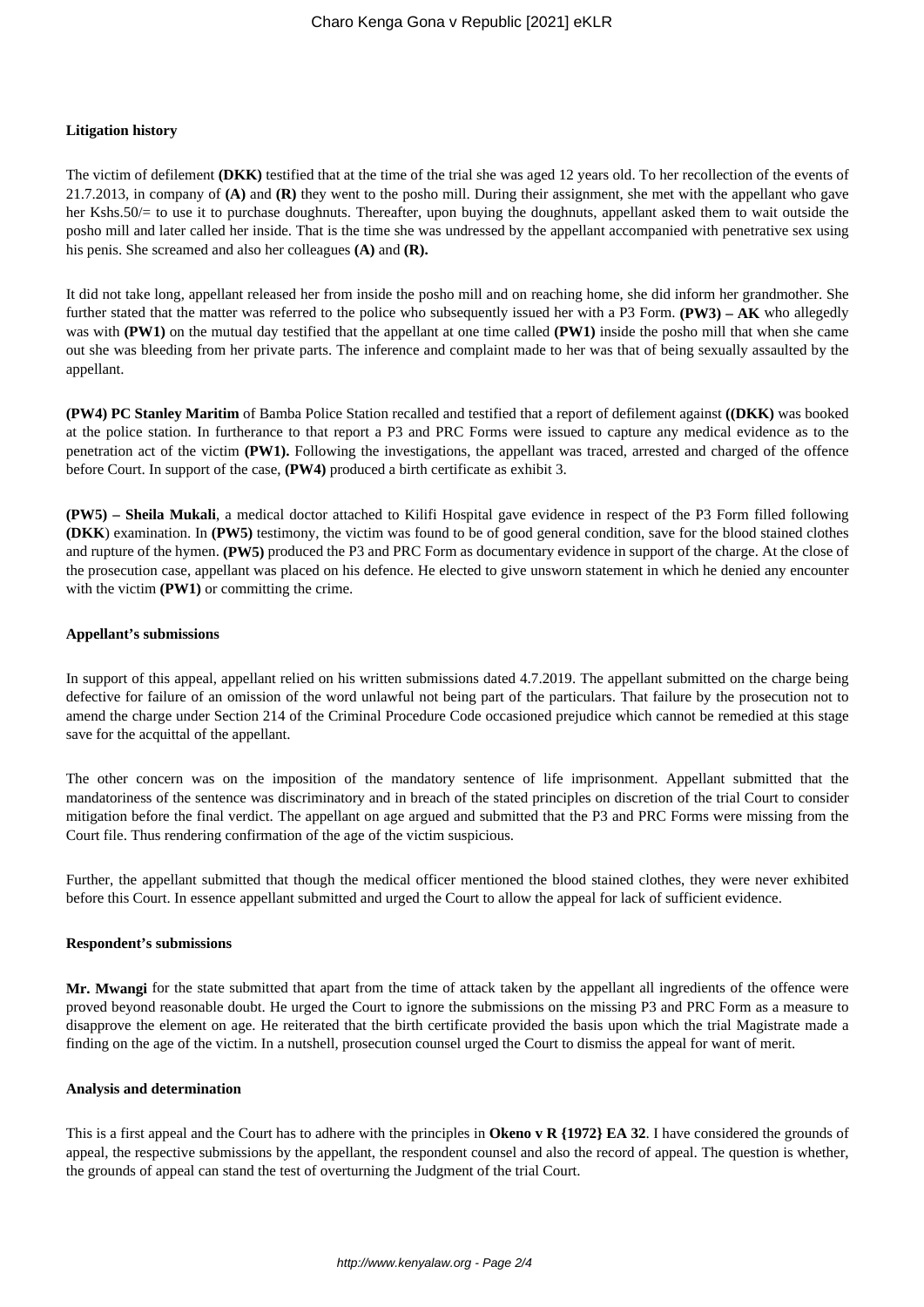In a charge of defilement, there are two main elements that the prosecution must proof beyond reasonable. First the act of penetration as defined under Section 2 of the Sexual Offences Act. Second proof of age of the victim which contributes to the nature of the punishment to be imposed, in the event the first hurdle is satisfied by the prosecution. **(See Charles Wamukoya Karani v R CR Appeal No. 72 of 2013; Thomas Mwambu Wenyi v R {2017} eKLR)**

The issue of age as expounded in **Francis Omuroni v Uganda CR Appeal No. 2 of 2000:**

# *"is proven by medical evidence, birth certificate, the victim's parents or guardian. In addition by observation and common sense."*

It is quite apparent from the evidence of **(PW1)** and **(PW3)** that on the fateful day they had gone to the posho mill where also the appellant worked. Clearly, as stated in **(PW1)** and **(PW2)** evidence, appellant first gave **(PW1)** some money to buy some doughnut and subsequently asked her to wait outside. It followed soon thereafter he called for **(PW1)** to go inside the posho mill leaving **(PW3)** outside of the premises. In **(PW3)** whole evidence **(PW1)** really overstayed inside the posho mill and by the time she came out it was a matter of distressful condition. In the words of **(PW3),** her physical condition depicted bleeding from the private parts. By virtue of that condition **(PW1)** and **(PW3)** told the Court that they went home to seek assistance from the parents/guardians. It is at that moment **(PW1)** reported the incident and thereafter the police booked the incident to pursue leads so as to arrest the perpetrator.

In this matter not only did the trial Court accept the evidence of **(PW1)** and **(PW3)** but further corroboration from the medical report by **(PW5).** The physical status of the victim **(PW1)** by **(PW5)** P3 revealed, a ruptured hymen freshly occasioned accompanied with blood stained clothes. In that textual of the P3, the prosecution managed to demonstrate that **(PW1)** genitals has been penetrated by a male organ. Indeed as established by **(PW5),** through penetrative sex, **(PW1)** hymen was broken. That act of defilement turned into a nightmare for the complainant who suffered the ruptured hymen and bleeding from her genitals.

It is in apt for the appellant to argue that because the P3 report is missing while adjudicating this matter an appeal, generally that element should be considered as unproven. In the realm of pure fact, as the principles **in Okeno v R, Ruwalla v R {1957} EA, Sunday Post v Peters {1957} EA** repeatedly emphasize, the advantage which the trial Court derives from seeing and hearing the witnesses must always be respected by an appellate Court.

At the same time, the importance of the part played by those advantages in assessing the appeal, the Judge to draw any particular conclusion of fact varies through a wide spectrum from one end to another. A straight conflict of primary fact between witnesses, where credibility is crucial and the appellate Court can hardly interfere, unless inferentially there exist evidence of misdirection of facts or taking into account wrong principles.

In this instant case, I do not see prima facie evidence, material enough to provide a basis for saying that penetrative sex between appellant and the victim **(PW1)** did not take place on 21.7.2013 at Ikuthe village.

As regards age assessment, the principles in **Francis Omuroni** case are relevant to this appeal. The appellant addressed this Court on missing P3 Forms and PRC documents. However, he forgot that the age element was proved by way of a birth certificate produced as an exhibit by **(PW4) PC. Maritim**. There was no corresponding evidence from the appellant to challenge that strand of prosecution evidence. This concludes the story of the action on the two crucial elements of the offence.

The appellant also invoked the aspect of the charge being defective. A charge sheet can only be defective if it offends Section 137 of the Criminal Procedure Code. On review of the appellant's submissions, there is no evidence that the prosecution disregarded any of the characteristics on the framing of charges. The principle has always been that an accused person must know the nature of the offence facing him, so that he can challenge it at the trial in putting up an adequate defence. In the instant appeal, there is no new compelling evidence from the appellant on this issue of the charge being defective. That ground of appeal fails.

Finally, is the question of identity of the appellant and being placed at the scene. **(See the principles in Ajode v R {2004} KLR 81, Roria v R {1967} EA 583, R v Turnbull {1976} 3 ALL ER)**. The above authorities set out the guidelines which are proper under the Law an identification. Having reviewed the evidence of **(PW1)** and **(PW3),** I am satisfied that there was credible admissible evidence upon which the appellant was placed at the scene. On this evidence, the appellant was properly identified as the one who